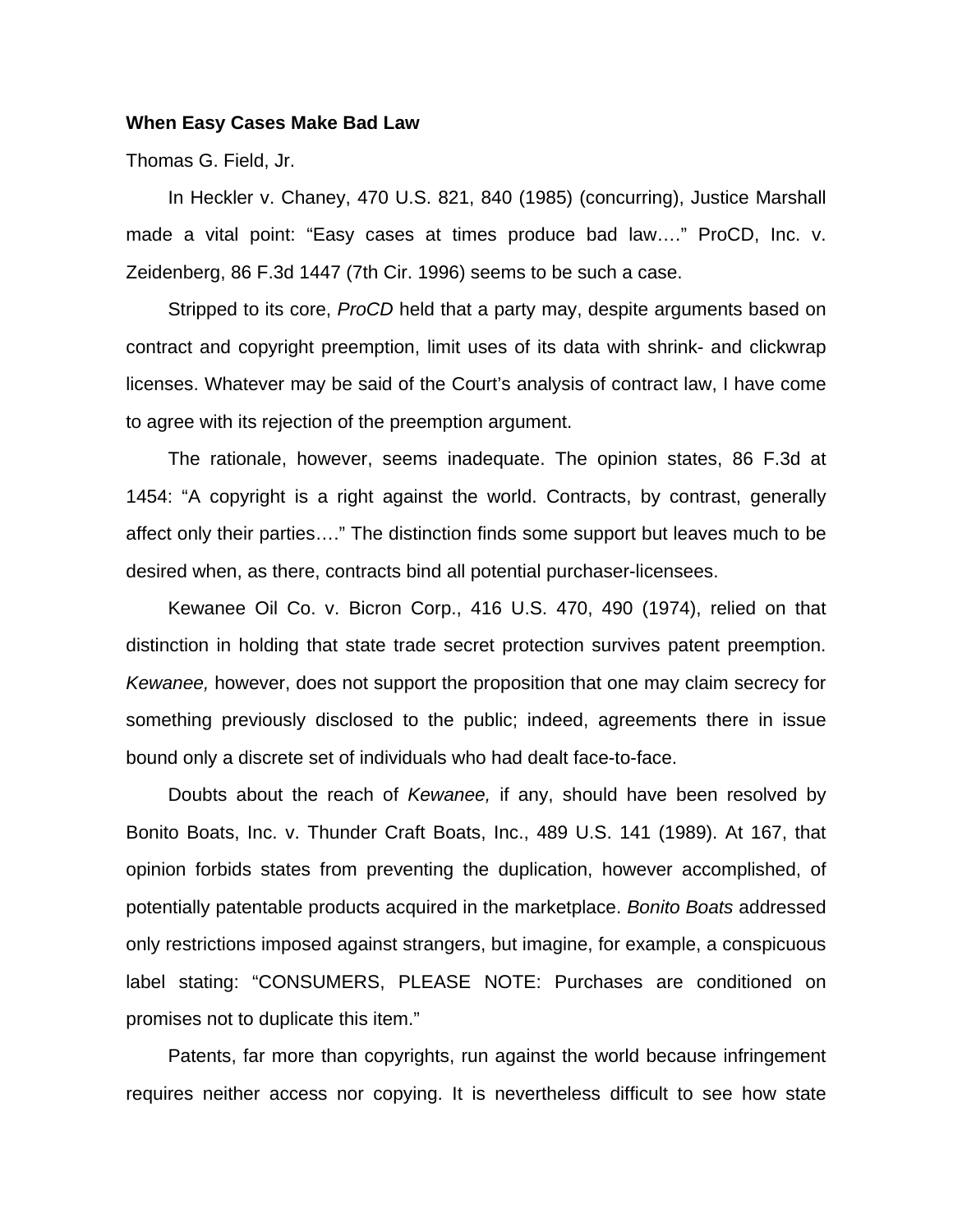enforcement of point-of-sale agreements not to duplicate patentable subject matter could survive preemption. Were that so, many patents would be unnecessary.

 Yet, aside from casting doubt on the proposition that contracts survive preemption because they do not run against the world, patents shed little light on state protection for unpatentable data. But what of copyright?

 Feist Publications, Inc. v. Rural Telephone Service Company, Inc, 499 U.S. 340 (1991), may be most relevant. That white-page phone listings are not copyrightable, however, sheds little light on permissible state support for recovery of data-collection costs beyond the context of utility rate setting. Moreover, were preemption to preclude states' taking other measures, that would seem, as *ProCD* points out, 86 F.3d at 1454, to enable students with educational access to legal databases to sell it to law firms at substantial discounts. I am skeptical of the Court's rationale for evading preemption, but I am also skeptical that preemption compels such a result.

 The situation in Bowers v. Baystate Technologies, Inc., 320 F.3d 1317 (Fed. Cir. 2003), however, must be distinguished. It concerns software protected by patent and copyright as well as by a shrinkwrap license that forbade reverse engineering, After a sympathetic jury in Massachusetts found Baystate liable for infringing his federal rights as well as for breaching the contract, copyright damages were stricken as duplicative of contract damages.

 On appeal, the Federal Circuit unanimously agreed that the copyright award was duplicative and that the finding of patent infringement was unsupported. After granting rehearing on that issue, however, it split over whether federal copyright law should preempt enforcement of the shrinkwrap license.

 Holding that the First Circuit would look to *ProCD,* the majority, 320 F.3d at 1325, rejected the preemption defense.

 Reliying primarily on *Bonito Boats,* Judge Dyk dissented, urging, 320 F.3d at 1335, that: "The test for preemption by copyright law, like the test for patent law